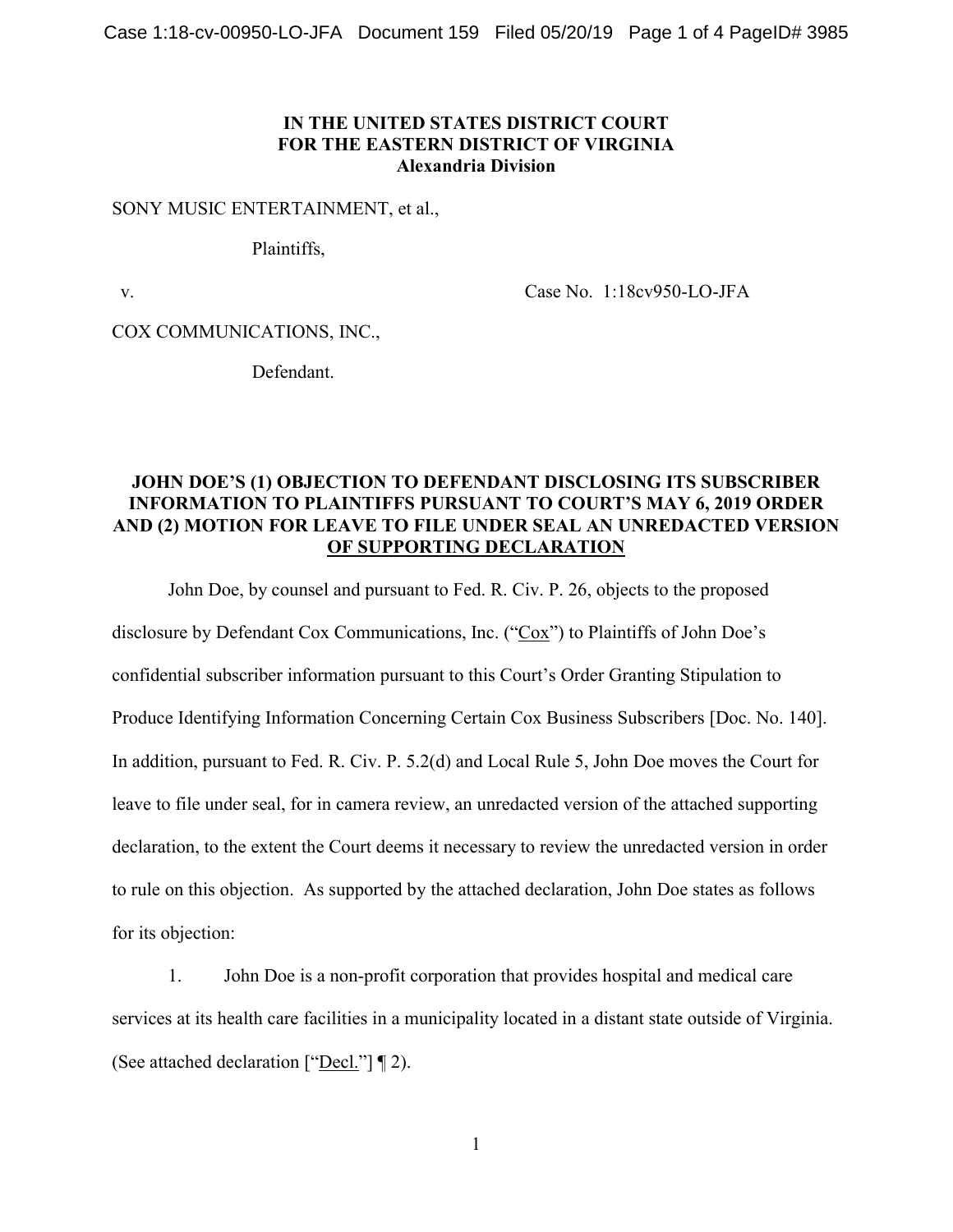2. As a medical care provider, John Doe has a secured computer network, connected to the internet, and accessible only by approved employees, staff, and providers who are granted password-protected access privileges. (Decl. ¶ 3). Cox is NOT the internet service provider for any of John Doe's secured networks. (*Id*.).

3. Like other medical care providers, John Doe provides an unsecured, public wireless ("Public WiFi") network that can be accessed by patients and other visitors who agree to abide by John Doe's terms of use for the Public WiFi network. (Decl. ¶ 4). Cox is the internet service provider for this Public WiFi network. (*Id*.).

4. During the period from 2011 to 2014, before a visitor was granted access to John Doe's Public WiFi network, the visitor was required to check a box affirming that he or she would adhere to the terms of use in a written access agreement. (Decl. ¶¶ 5-6). The terms of use prohibited illegal downloading. (Decl., attachment p. 2 ("Prohibited Conduct")).

5. Periodically, John Doe would receive a notice from Cox advising that someone on the Public WiFi network had used Bit Torrent to download allegedly copyrighted material from the internet via a file sharing service. (Decl. ¶ 7). In the notice, Cox would specify a prior date (several days earlier), IP address, and port ID associated with the activity. (*Id*.).

6. The information provided by Cox did not enable John Doe to identify the specific device used by a visitor to engage in the download activity cited in Cox's notice; and, during the time period at issue, John Doe did not track the MAC address of any device that accessed its Public WiFi network. (Decl. ¶¶ 8-9)

7. In the absence of such information, John Doe will be unable to identify, for the time period at issue, the MAC address for any visitor's device that used its Public WiFi network

2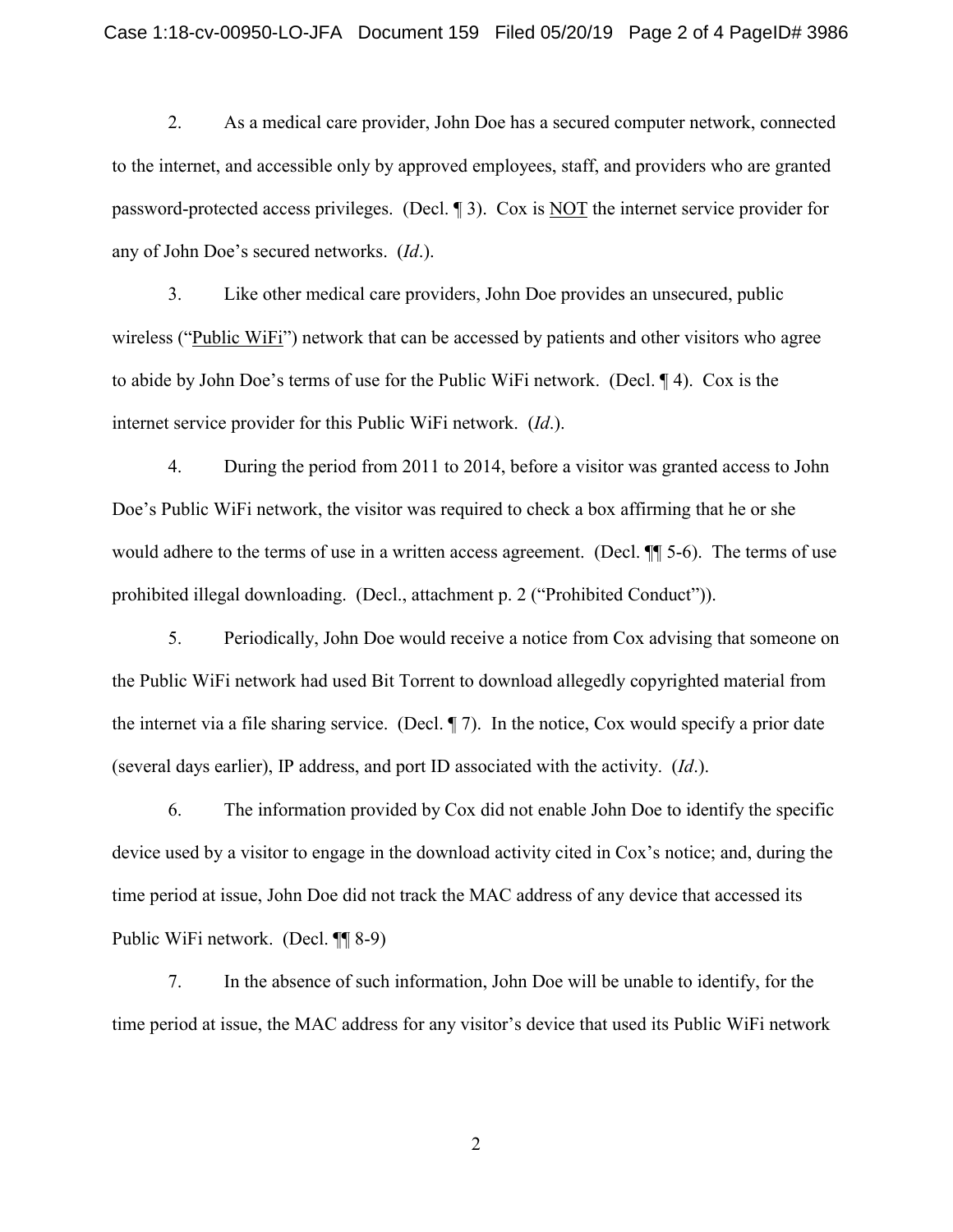on the dates mentioned in any of the notices received from Cox. Moreover, even the MAC address will not enable the litigants to determine the identity of the device user.

8. Thus, disclosure of John Doe's subscriber information will not lead to the discovery of the individual(s) who are alleged by Plaintiffs to have engaged in copyright infringement through the misuse of John Doe's network in violation of the access agreement.

9. All disclosure will accomplish is a breach of John Doe's privacy rights under the Cable Communications Privacy Act, 47 USC § 551, and the imposition of time and expense burdens on John Doe, all without furthering any claim or defense in this case.

WHEREFORE, John Doe moves the Court for an Order sustaining this objection and barring Cox from disclosing John Doe's subscriber information to Plaintiffs. Further, if necessary for the Court to rule on this objection, John Doe moves for leave to file under seal, for in camera review by the Court, an unredacted version of the supporting declaration.

Dated: May 20, 2019

## **JOHN DOE**

By: /s/ Timothy S. Baird

Timothy S. Baird (VA 36315) **KUTAK ROCK LLP** Riverfront Plaza, West Tower 901 East Byrd Street, Suite 1000 Richmond, Virginia 23219-4071 Telephone: (804) 644-1700 Facsimile: (804) 783-6192 tim.baird@kutakrock.com

*Counsel for John Doe*